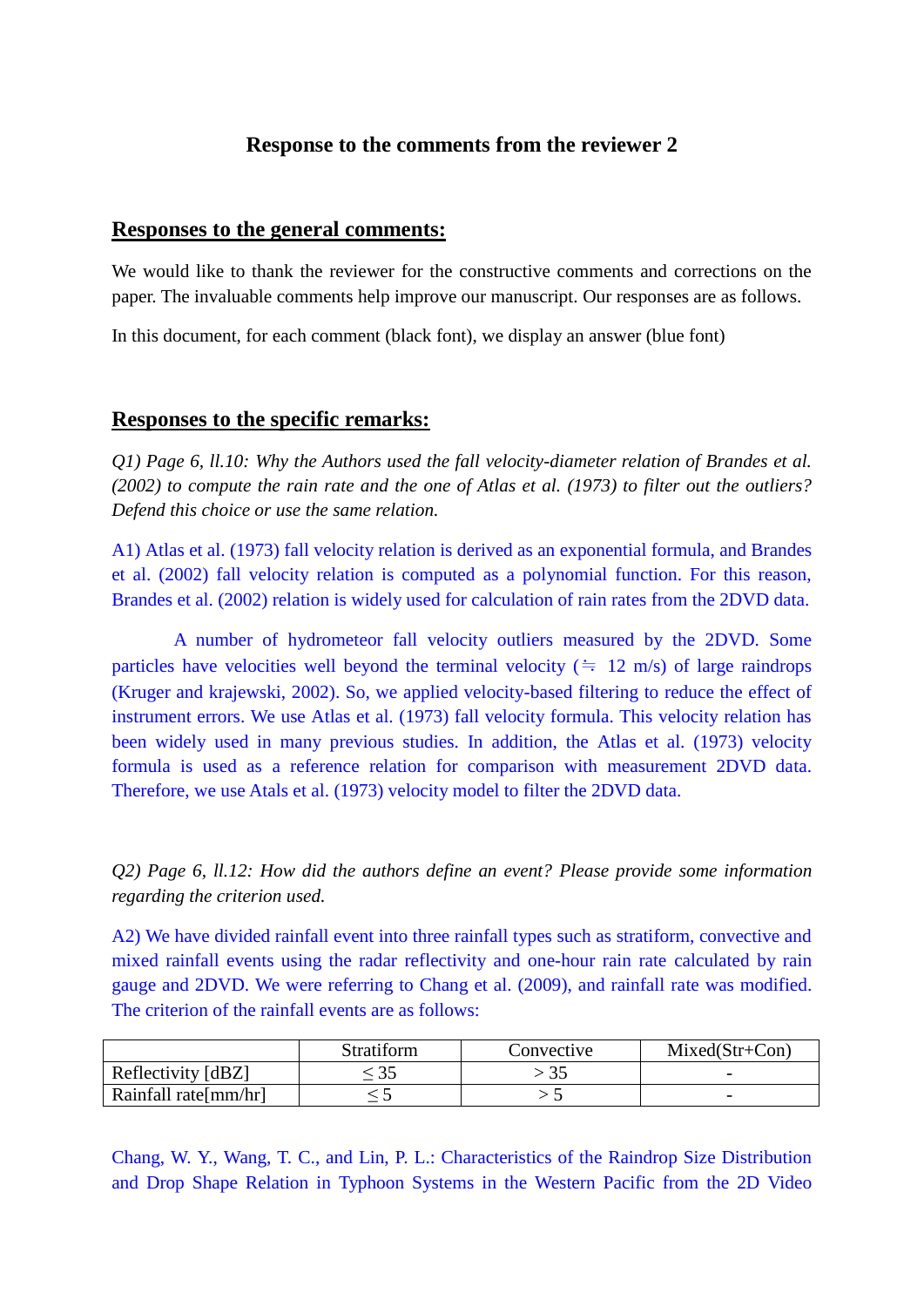Disdrometer and NCU C-Band polarimetric Radar, J. Atmos. Oceanic Technol., 26, 1973- 1993, 2009.

## *Q3) Page 6, ll.26: How many events have been discarded by the quality control process?*

A3) During the period from September 2011 to October 2012, total 38 rainfall events were measured by the 2DVD, five rainfall events were discarded by the quality control process. The excluded five rain events show that rainfall differences between 2DVD and rain gauge were mostly from 22% to 30%. A total of 33 rainfall events were analyzed and, the difference between 2DVD and rain gauge for the 33 rainfall events are listed in Table 2.

*Q4) Page 7, ll.1-3: In the literature there are several different methods to distinguish between stratiform and convective rain. Can the Authors provide some information regarding the criterion used?*

A4) As mentioned in A2), we have divided rainfall type into the stratiform and convective rain using the radar reflectivity and one-hour rain rate calculated by rain gauge and 2DVD. In addition, we distinguish precipitation type based on the dominant rainfall type over the observation time.

*Q5) Page 7, ll.19: Can you provide some information regarding the choice of a third order polynomial? Did the Authors try also other relations (such as linear or a fourth order polynomial)? Can the Authors provide some information regarding the performance/goodness of the fitting (such as R<sup>2</sup> )*

A5) In order to produce the mean axis-ratio relation, a various fitting methods such as linear or polynomial (twice-, third-, fourth-order) fit were tried. As a result, the third-order polynomial relations were the most suitable for the observation data. For instance, as the raindrop size increased, the difference of raindrop size from the linear and twice-, fourthorder polynomial fit increased when compared with the 2DVD measurement data.

*Q6) Page 8, ll.13: Can the Authors defend the choice of using Dmax=7 mm in the T-matrix simulation instead of using the maximum drop diameter measured by 2DVD in each DSD?*

A6) The mean axis-ratio relation is necessary to calculate the complex scattering amplitudes of raindrops in the T-matrix simulation. This mean axis-ratio relation is based on 2DVD measurement data. Therefore, the effective diameter ( $D_{max} = 7$  mm) of mean axis ratio relation is used for simulation of T-matrix.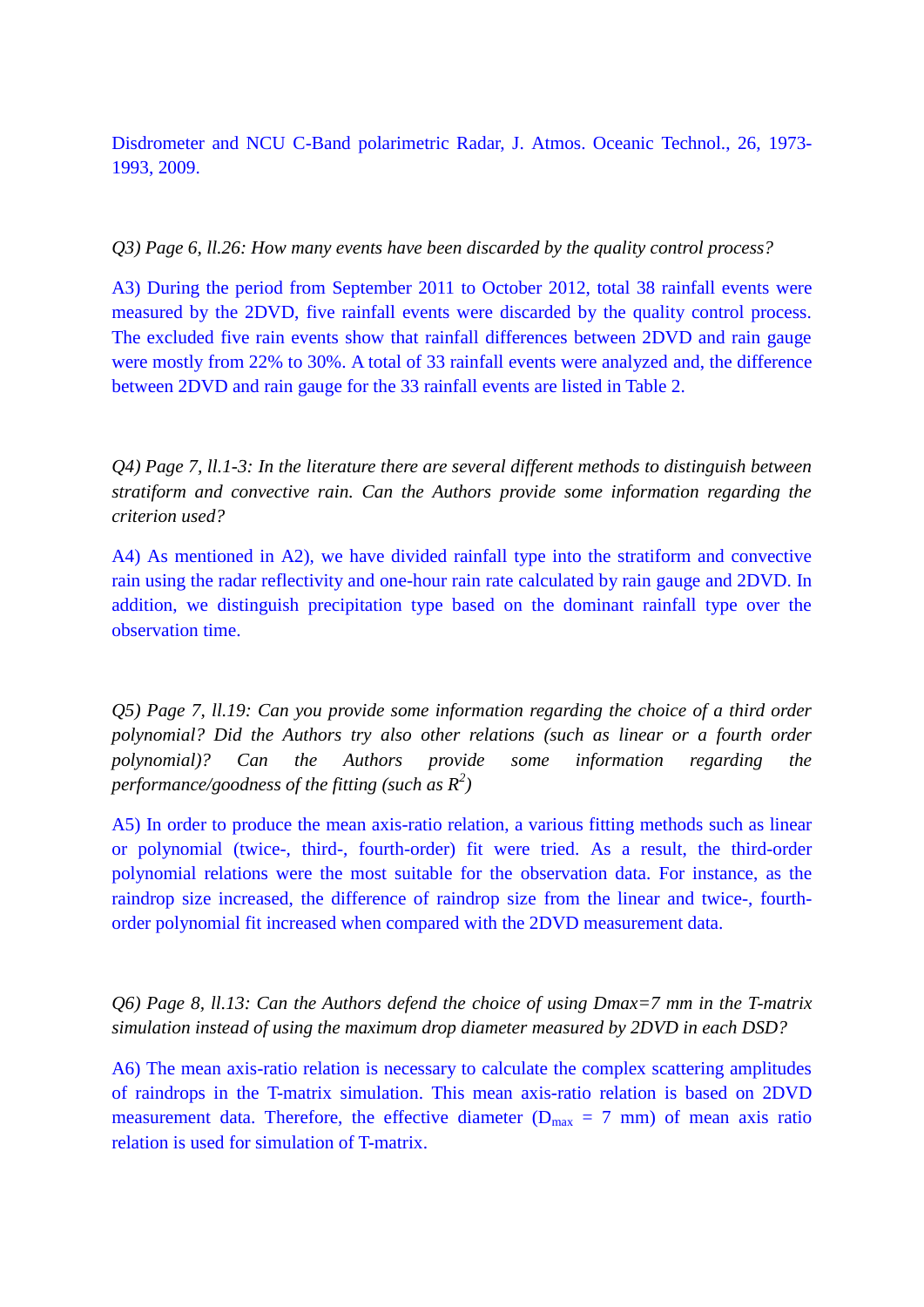*Q7) Table 3: Please note that some correlation coefficients of Table 3 are very poor (0.01) please cheak this values.*

A7) we change 0.10 to 1.00.

*Q8) Page 10, ll.5-6: "This means that raindrops in South Korea are more oblate than the others." Please rewrite this sentence, it is "too strong". I think that there are not enough information to justify it.*

A8) The manuscript has been revised as follows:

*After*

"These differences of raindrop shape can be caused by a variety of reasons, such as instrumental effects, fitting method, event selection, and different climatic regimes.

*Q9) Page 10, ll.21: "Corr=0.01". Please check this value.*

A9) The manuscript has been revised as follows:  $0.10 \Rightarrow 1.00$ 

*Q10) Table 3: In terms of MAE, RMSE and corr., it seems that the use of different axis-ratio does not have a huge influence in particular the use of "new axis ratio" (that is optimized for the area) does not highly improve the three statistics. Can the Authors defend this issue?*

A10) Although, correlation coefficient according to the different axis ratio assumption are not significantly different, MAE and RMSE are showing differences in the polarimetric rainfall algorithms based on  $Z_{DR}$  and  $K_{DP}$  related to raindrop shape. These statistical differences can lead to a difference in coefficients of polarimetric rainfall relations. As your say, the use of new axis ratio does not highly improve the three statistics, however, the statistic of scatter showed the best result when using the  $R(K_{DP}, Z_{DR})$ , and the  $R(K_{DP}, Z_{DR})$  based on new axis ratio showed the best performance.

*Q11) Page 11, ll.11: Why the statistical validation has been performed only on 18 events. How do you choses them?*

A11) We chose a continuous rainfall event for the continuity of measurement data. In other words, time of observation is short and unstable rainfall events were excluded from the analysis.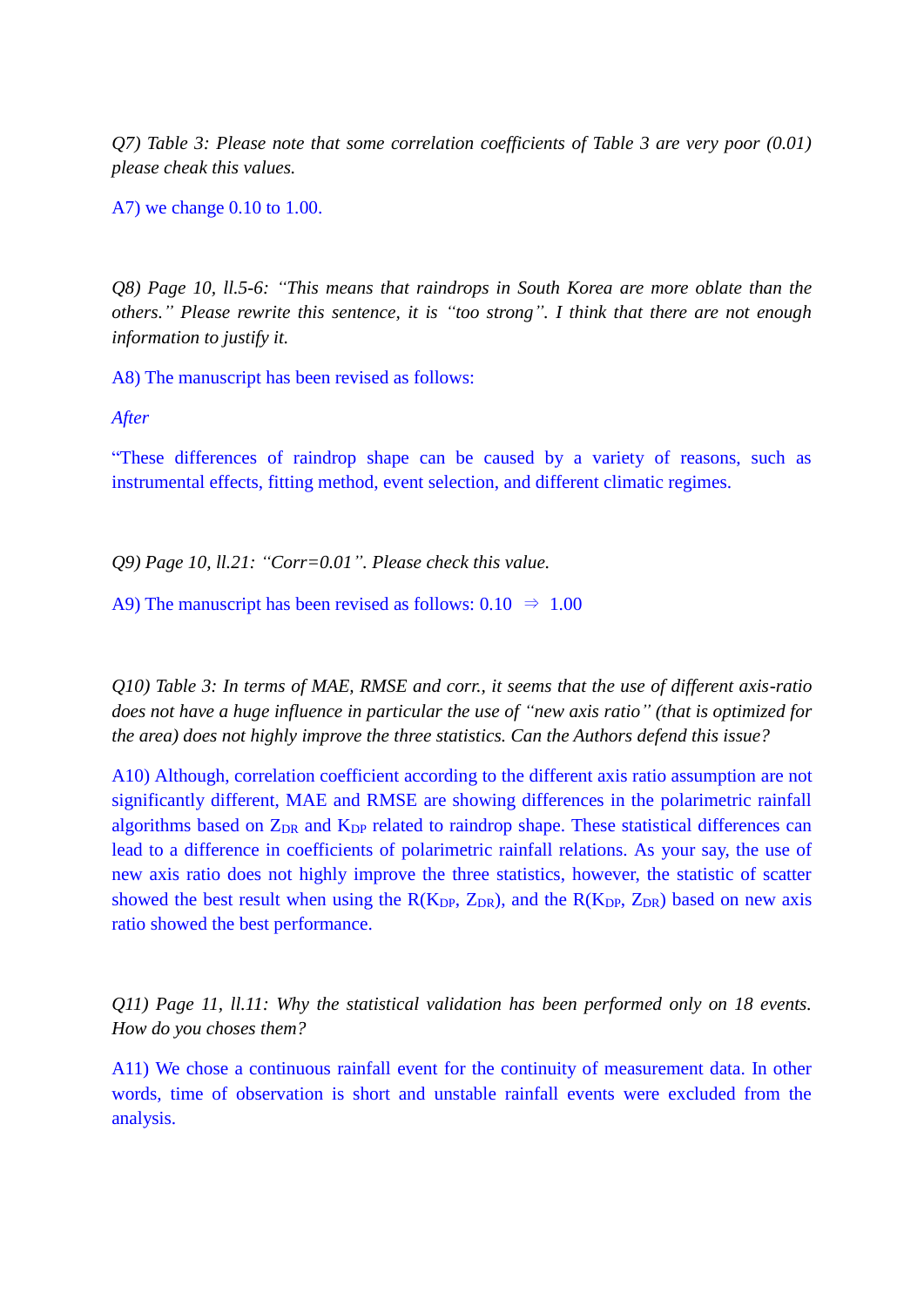*Q12) Table 4: As for Table 3, also in this case the use of the "new axis ratio" does not produce a high improvement, in particular with respect to the relation of Pruppacher and Beard (1970). Please comment this issue.* 

A12) First, axis ratio relation from Pruppacher and Beard (1970) used here is a linear relation, and new axis-ratio experimental fit is derived as third-order polynomial function. As you say, Table 4 show that, using the polarimetric parameter  $K_{DP}$ , the accuracy of the radar rainfall estimation is improved in rain estimation with the Pruppacher and Beard (1970) than that with the new axis ratio. According to Marzuki et al. (2013), "when inferring R from specific differential phase measured by dual-polarization radar, it is useful to have a linear equation between the mean axis ratio and drop diameter."

*Marzuki, M., Randeu, W. L., Kozu, T., Shimomai, T., Hashiguchi, H., and Schonhuber, M.: Raindrop axis ratios, fall velocities and size distribution over Sumatra from 2D-Video Disdrometer measurement, Atmos, Res., 119, 23-37, 2013.*

*Q13) Page 12, ll.1-2: the sentence is not clear to me. Which are the "DSD results"? How the Authors can say that, based on the results provided, "KDP is less sensitive to DSD variation and uncertainties in raindrop shape"? Please explain in more detail*

A13) The word "DSD results" means statistical results for 2DVD rainfall estimation, and we wanted to say that, the accuracy of the rainfall estimation improved when the  $K_{DP}$  parameter was used for 2DVD rainfall estimation. However, as your comments, this is misleading, so sentence has been revised as follows:

#### *After*

"In the single rainfall relation with  $Z_h$  (Figure 7a), an amount of scatter is present (MAE=0.95) mm  $h^{-1}$  and RMSE=1.23 mm  $h^{-1}$ ), and the scatter decrease (MAE=0.70 mm  $h^{-1}$  and RMSE= $0.92$  mm h<sup>-1</sup>) when the K<sub>DP</sub> parameter was used for 2DVD rainfall estimation (Figure 7b). These results are influenced by the variability of DSDs, and the effect of the DSD variability is declined in rainfall estimation with the  $R(K_{DP})$  or  $R(K_{DP}, Z_{DR})$  than that with the  $R(Z_h)$ .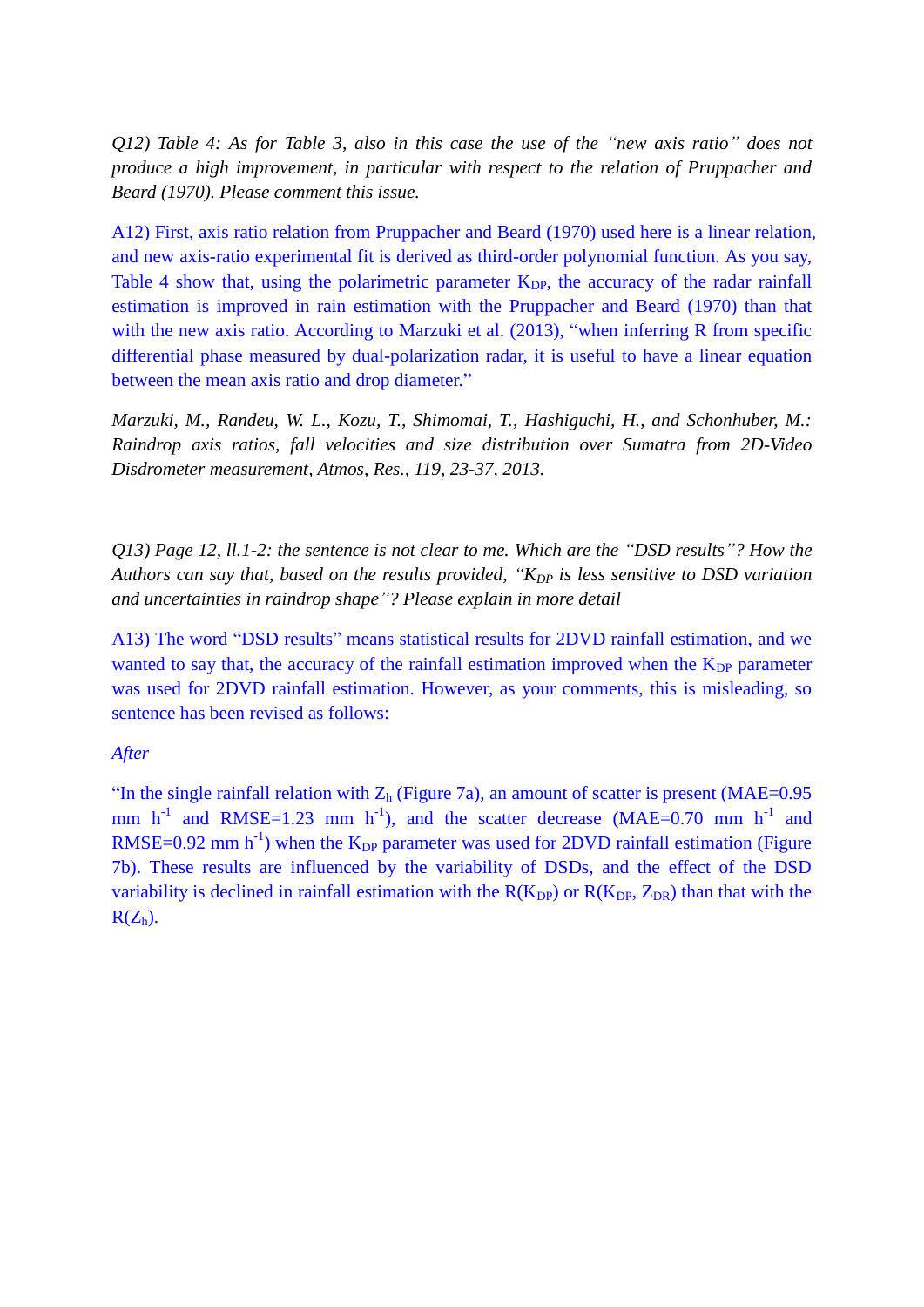

Figure 7. Scatter plot of one-hour rain rate from rain gauge (RG) and BSL S-Band radar (or 2DVD) based on Eq. (4) for 18 rainfall cases: The pluses represents one-hour gauge rain rate versus radar hourly rain rate from polarimetric rainfall algorithms, and squares indicate gauge and 2DVD rain rate by different polarimetric rainfall algorithms.

*Q14) Page 12, ll.7: I suggest to shows some plots regarding the performance of the algorithms for R > 5 mm/h*

A14) We tried to explain the phenomena  $K_{DP}$  noise is reduced as rain rate increases ( $> 5$ mm/hr), and combined polarimetric rainfall algorithm using  $K_{DP}$  better than  $R(Z_H)$  and  $R(Z_H)$  $Z_{DR}$ ) for estimated rainfall at higher rain rates ( $> 15$  mm/hr). However, this sentence is misleading it was excluded from the paper. Also, the manuscript has been modified.

*Q15) Page 12, ll.9-10: This is known in the literature (such as Vulpiani et al. 2015 among others), please provide some reference.* 

A15) I have attached one reference: Ryzhkov et al. (2005), Vulpiani et al. 2015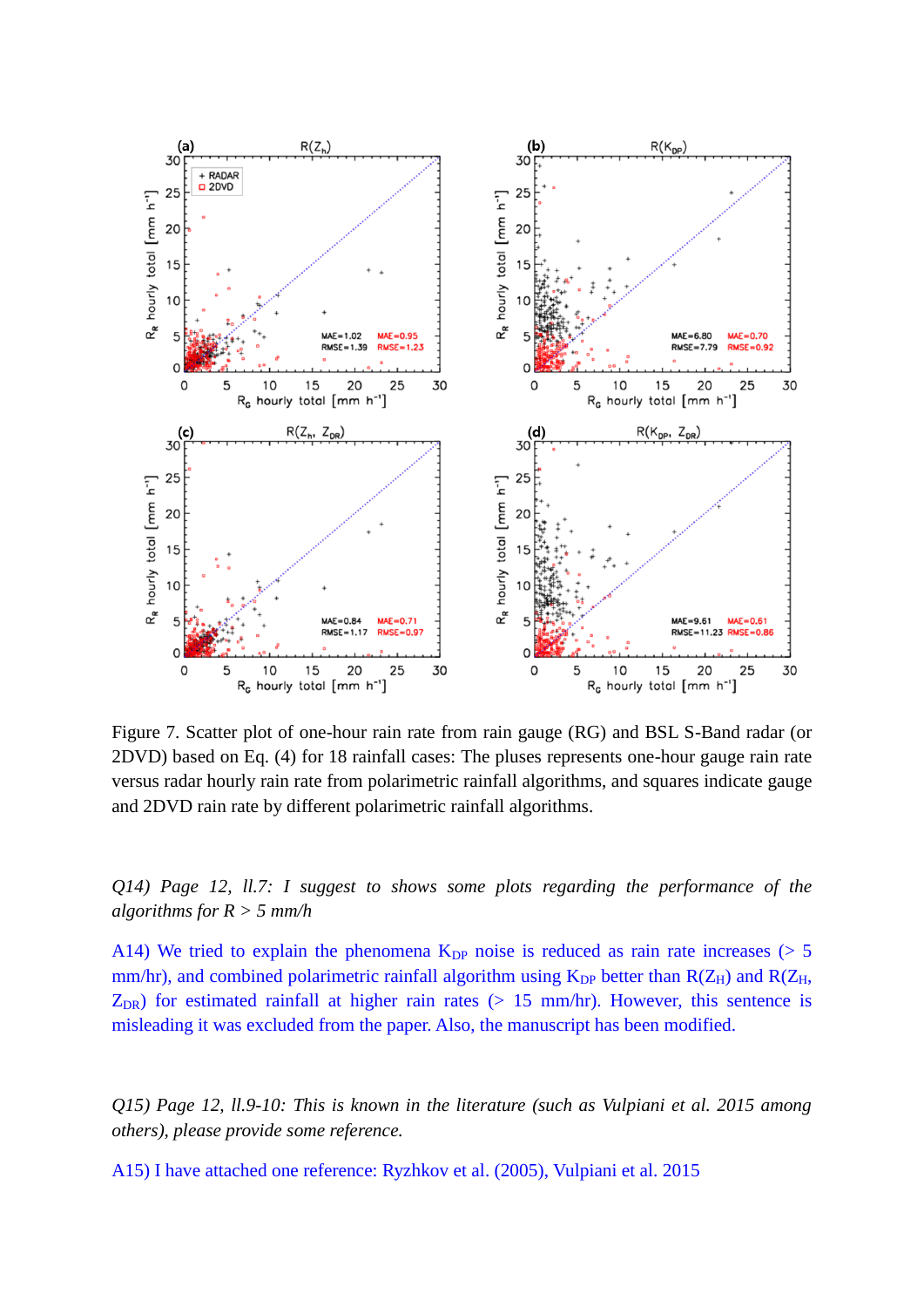*Q16) Page 12, ll. 11-15: "The polarimetirc rainfall relations based on the new axis-ratio relation also were better than the others". Please explain how you can say that they are better. I think that this paragraph is about a crucial issue however it is not clear to me. I suggest to rewrite in order to explain the improvement of the new axis ratio in the rainfall retrieval.*

#### A16) The manuscript has been revised as follows:

When using the new mean axis-ratio relation,  $R(K_{DP}, Z_{DR})$  is showing good results on 2DVD rainfall estimation and  $R(Z_H, Z_{DR})$  is showing best performances on radar rainfall estimation. However, using the polarimetric parameter  $K_{DP}$ , the accuracy of the radar rainfall estimation is improved in rain estimation with the Pruppacher and Beard (1970) than that with the new axis ratio. According to Marzuki et al.  $(2013)$ , when inferring rainfall from  $K_{DP}$  measured by dual-polarization radar, it is useful to have a linear equation between the mean axis ratio and drop diameter. In addition, raindrop shapes are influenced by the temperature and pressure (Beard and Chuang 1987), and drop shape differences can be seen by the measurement errors, drop oscillation, dataset and fitting method (Thurai and Bringi 2005). Althought the difference in the value of the statistics seems small according to mean axis-ratio relations, it can lead to significant errors in the estimated DSD and rainfall rates (Bringi and Chandrasekar 2001). Therefore, consideration of rainfall characteristics is necessary to improve the polarimetric rainfall algorithm.

*Q17) Section 4.2.3: I think that the world "calibration" is misleading, the procedure explained in the paragraph is not really a calibration procedure, in my opinion it is more an adjustment of radar variables based on a ground truth (2DVD data). Pleas reformulate it. Moreover, the Authors did not compute the "calibration bias" for K<sub>DP</sub> why?* 

A17) The reflectivity factor is affected by the absolute calibration error, and it require accurate knowledge of the radar constant. And differential reflectivity is independent of absolute radar calibration. These calibration errors can be calculated by various ways (Atlas 2002), it is commonly referred to as the "calibration of radar". In this study, we calculate daily  $Z_h$  and  $Z_{DR}$  calibration biases using the 2DVD data. This is adaptive calibration, in general the adaptive bias is more effective in terms of reduction of random error in rainfall estimation. In addition, the application of adaptive calibration biases is the most effective in reducing radar rainfall errors in particular for rainfall estimators with both  $Z_H$  and  $Z_{DR}$  (Kwon et al., 2015).  $K_{DP}$  is independent of the absolute calibration error, attenuation because it is related to the phase shift of the electromagnetic wave. Therefore we did not compute the  $K_{DP}$ calibration bias.

Atlas, D.: Radar calibration: some simple approaches, Bull. Amer. Meteor. Soc., 83, 1013- 1316, 2002.

Kwon, S., Lee, G. W., and Kim, G.: Rainfall Estimation from an Operational S-Band Dual-Polarization Radar: Effect of Radar Calibration, J. Meteor. Soc. Japan., 93, 65-79,2015.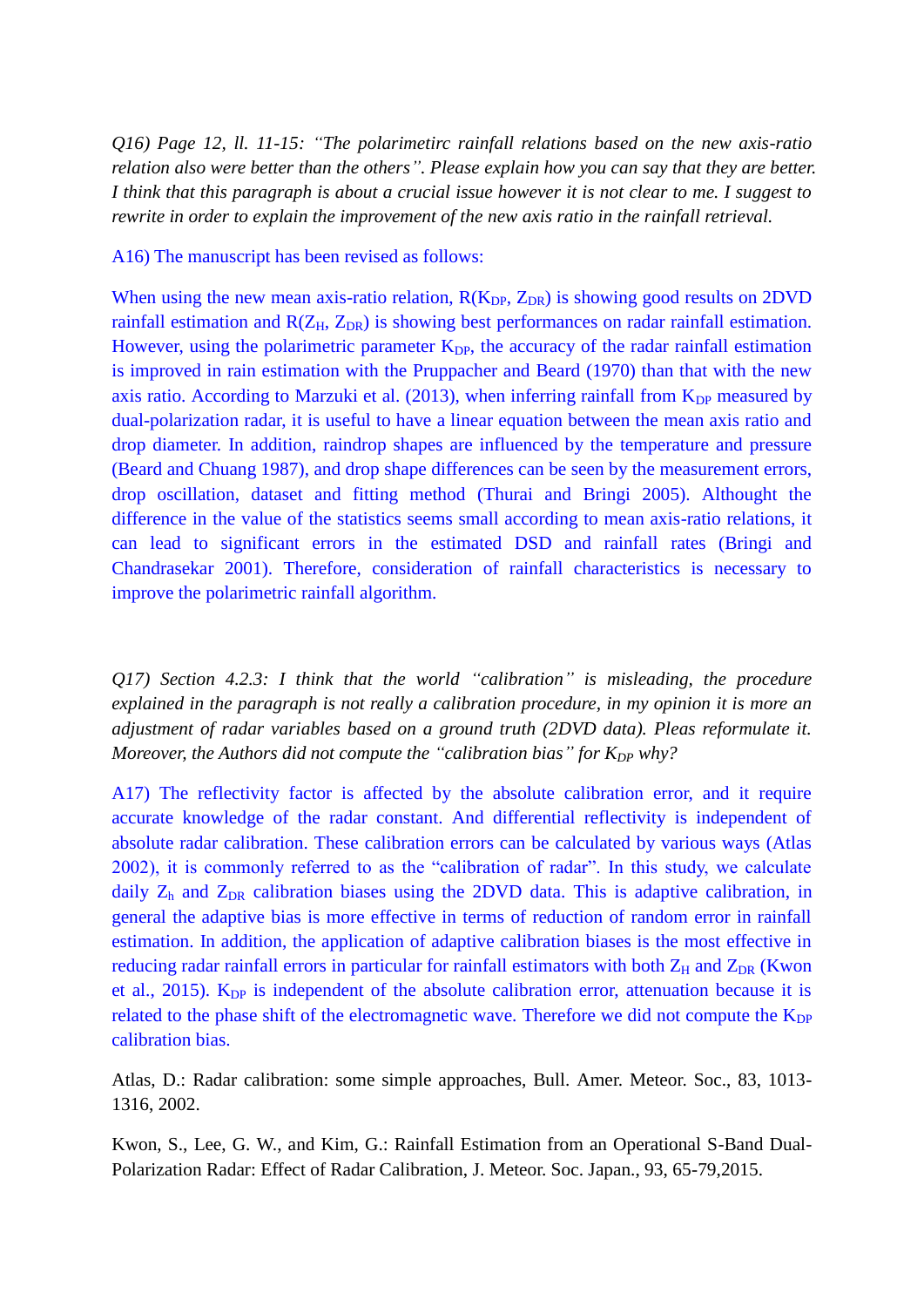*Q18) Page 12, ll.18: Why do you use only 8 events for this analysis? Can you use all the 18 events selected for the validation? I noticed that in the 8 selected events there aren't convective events. Why?*

A18) To achieve accurate calibration bias of radar, the process of calibration bias should be performed in continuous and stable rainfall systems. Therefore, time of observation is short and unstable rainfall events were excluded.

*Q19) Page 12, ll.19-21: This is just a suggestion. Instead of doing two scatterplots for each event (namely Figure 8c and d for one event and Figure 9c and d for another one) the Authors can plot the results for all the events in two graphs (one for*  $Z_h$  *and one for*  $Z_{DR}$ *)* 

A19) I appreciate the suggestion. I'll take it into account.

# **Editorial remarks:**

*Q1) Page 1, ll.16-17: "The shapes of raindrops have a direct impact on rainfall estimation". Although the sentence is correct in my opinion it is necessary to add that also the number, the dimension (diameter) and fall velocity of the raindrops play a central role.*

A1) The manuscript has been revised as follows:

#### *After*

"Polarimetric measurements are sensitive to size of raindrop, concentration, orientation and shape. Rainfall rates calculated from polarimetric radar are influenced by the shape of raindrop and canting. The shapes of raindrops play an important role in polarimetric rainfall algorithms based on differential reflectivity  $(Z_{DR})$  and specific differential phase  $(K_{DP})$ . However, the characteristics of raindrop are different depending on precipitation type, storm stage of development, and regional and climatological conditions.

*Q2) Page 1, ll.20: I suggest to write "raindrop size distribution". Instead of "raindrop shapes"*

A2) We change "raindrop size distribution" to raindrop shapes

*Q3) Page 2, ll.2: what does it means "DSD statistics"? There worlds are used several times in the manuscript, but it is not clear the exact meaning. Please clarify it.*

A3) "DSD statistics" means the statistical results of the precipitation derived from the 2DVD data.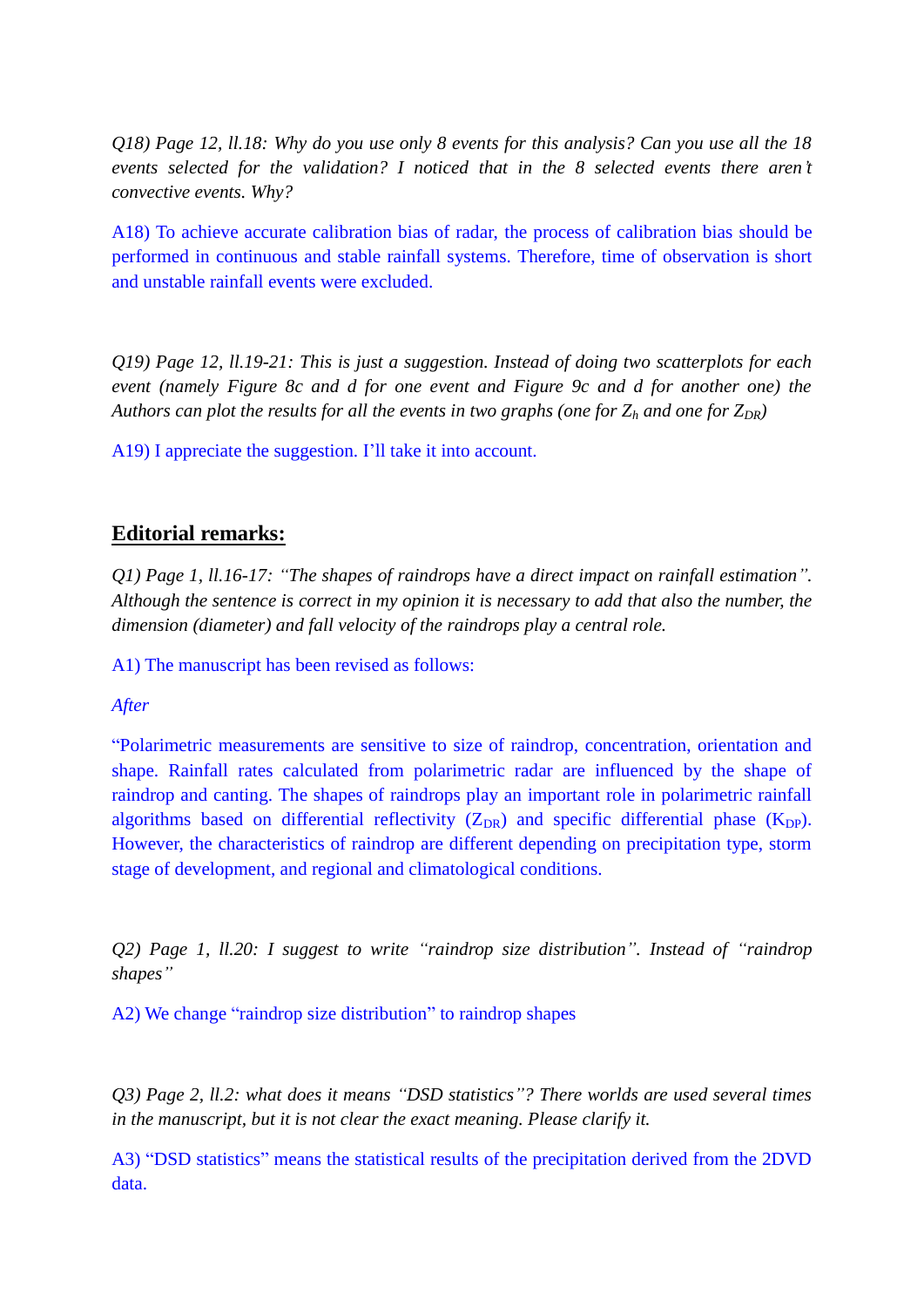*Q4) Page 2, ll.24-25: "This is because the shape of raindrops is one of the most sensitive parameters for representing the DSD properties of the rain". Please consider to reformulate this sentence or to put one or more reference. There are other important parameters (e.g. diameter, number of drops etc) that should be mentioned.*

A4) The manuscript has been revised as follows:

*After*

"Polarimetric radar measurements are sensitive to the DSD properties such as diameter, concentration, orientation, and shape. Rainfall rates derived from polarimetric radar measurements are affected by the mean shape of raindrops and canting (Brandes et al., 2002).

*Q5) Page 3, ll.7-10: Please check this sentence, single polarimetric radar does not provide Zdr*

A5) we change "single polarimetric radar" to "polarization radar"

*Q6) Page 3, ll.24: I think that "four" should be substitute to "three"*

A6) we change "four" to "three"

*Q7) Page 6, ll.3-4: This sentence should be moved to page 5 line 25 after "…Atlas et al. 1973)". Furthermore it is not clear the meaning of "the normal distribution". Please reformulate it.*

A7) As your comments, "The value outside…" sentence was moved to page 5 line 25, and "the normal distribution….." sentence has been revised as follows:

*Before*

"Some of the outliers of fall velocity and oblateness distribution were beyond the normal distribution"

*After*

"Some particles have fall velocities beyond the terminal velocity of large raindrops.